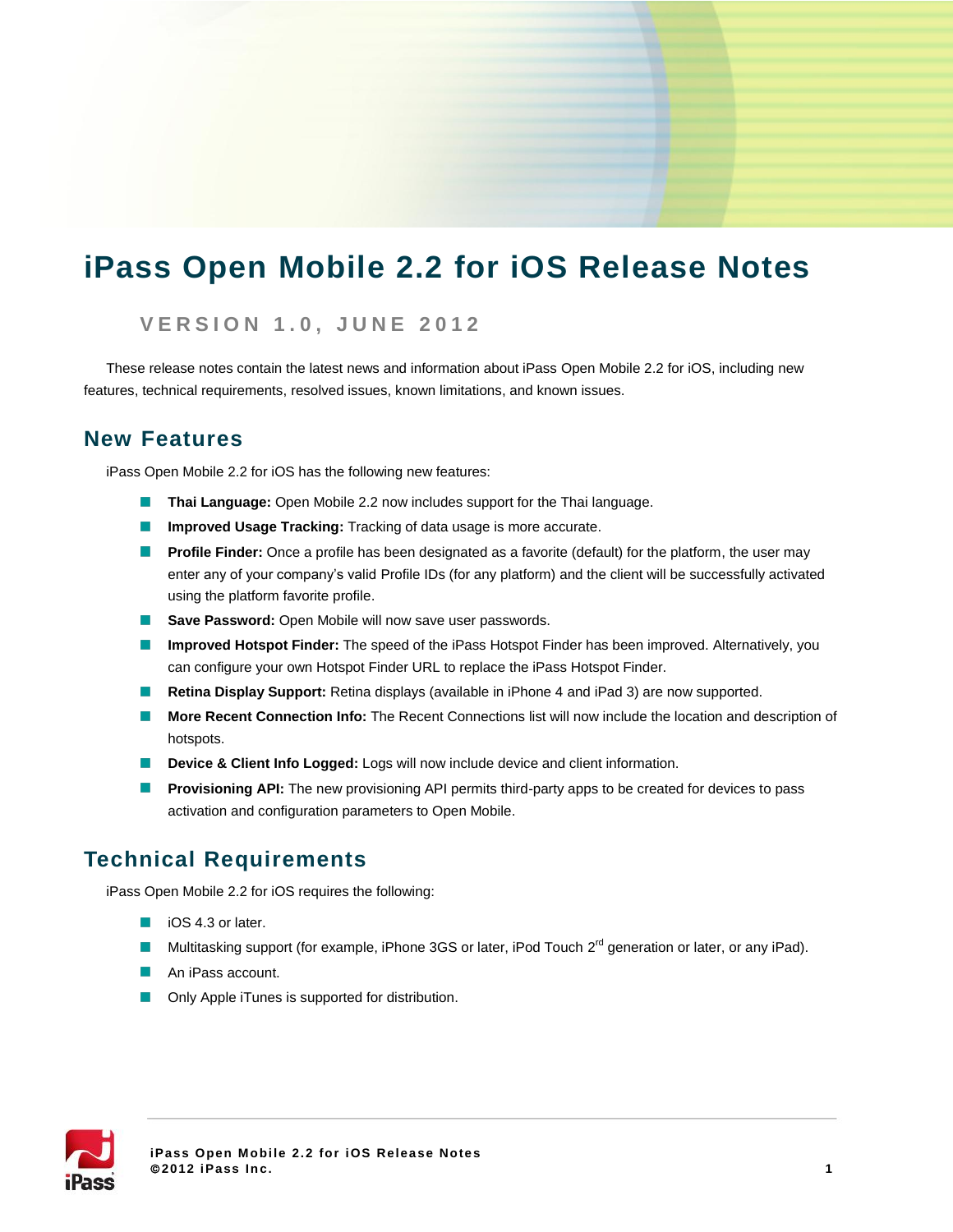## **Supported Languages**

iPass Open Mobile 2.2 for iOS is available in English, French, German, Spanish, Italian, Korean, Japanese and Thai.

# **Resolved Issues**

|        | <b>Issue ID</b> Description                                                                                                                                                                                     |
|--------|-----------------------------------------------------------------------------------------------------------------------------------------------------------------------------------------------------------------|
| 115215 | Logo images that were not 150 pixels square in size would be altered to dimensions 150 x 150<br>pixels when uploaded to the Portal.                                                                             |
| 112438 | If a character containing an umlaut (such as $\ddot{u}$ or $\ddot{o}$ ) is entered into the PIN field when activating<br>Open Mobile, and then the Done button is tapped, Open Mobile could abruptly terminate. |

# **Known Limitations**

iPass Open Mobile 2.2 for iOS has the following limitations:

| <b>Issue ID</b>   | <b>Description</b>                                                                                                                                                                                                                                                                                                                                                                                               |
|-------------------|------------------------------------------------------------------------------------------------------------------------------------------------------------------------------------------------------------------------------------------------------------------------------------------------------------------------------------------------------------------------------------------------------------------|
| 115985            | Open Mobile will not be able to activate or update through authenticating proxies.                                                                                                                                                                                                                                                                                                                               |
| 115964            | If Open Mobile is running in the background and the device is switched off, data usage that<br>occurred while Open Mobile was running in the background will not be counted correctly.                                                                                                                                                                                                                           |
| 115162,<br>115281 | A profile PIN may not contain any of these characters: space(), dollar sign $(\hat{\theta})$ , ampersand $(\hat{\theta})$ ,<br>plus $(+)$ , percent sign $(\%)$ , at sign $(\textcircled{a})$ , apostrophe $(\ ^{\prime})$ , comma $(,)$ , forward slash $(/)$ , colon $($ :),<br>semicolon (;), equals (=), question mark (?), quotation mark ("), greater than (>), less than $\langle$ <),<br>pound sign (#). |
| 114231            | If a network directory is larger than 128 KB, iOS will no longer allow Open Mobile to log in to<br>captive networks. Open Mobile includes a filter to keep the network directory under this limit.                                                                                                                                                                                                               |
| 113773            | On a first-generation iPad, Open Mobile may fail due to low memory.                                                                                                                                                                                                                                                                                                                                              |
| 113673            | If a user sending logs by email decides to cancel and save a draft of the email, and then<br>minimizes Open Mobile and tries to restart it, Open Mobile will abruptly terminate. This is a<br>limitation of iOS and common to other apps.                                                                                                                                                                        |
| 113418            | The Usage Meter will report slightly higher cellular data usage than the iOS native Settings app.                                                                                                                                                                                                                                                                                                                |
| n/a               | Due to a limitation in iOS, cellular data usage alerts will only work when the app is running in the<br>foreground, and the app can only record data usage for five days without being launched.                                                                                                                                                                                                                 |
| n/a               | Users can only authenticate with the iPass Open Mobile app (they still have to connect through<br>the iOS Wi-Fi Settings).                                                                                                                                                                                                                                                                                       |
| n/a               | Wi-Fi state and connection management precedence may impair Open Mobile's ability to<br>recognize pre-existing connections.                                                                                                                                                                                                                                                                                      |
| n/a               | Open Mobile will cache a DHCP-assigned IP address. However, when later attempts to connect<br>are made, no attempt is made to determine if the IP address is valid. As a result, some<br>connections may fail unless the DHCP address is manually refreshed.                                                                                                                                                     |

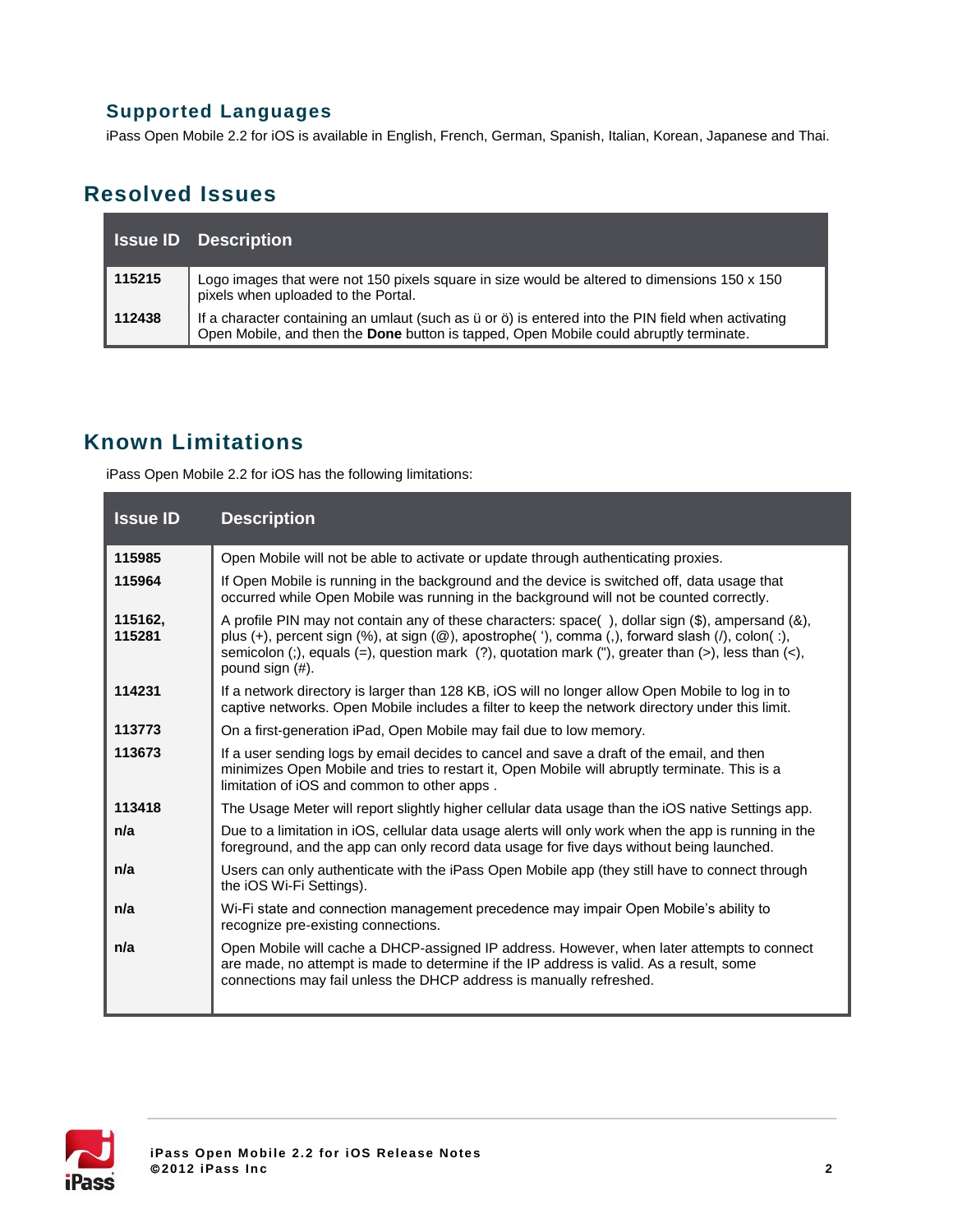# **Known Issues**

The following issues are known for iPass Open Mobile 2.2 for iOS:

|        | <b>Issue ID</b> Description                                                                                                                                                                                                                                  |
|--------|--------------------------------------------------------------------------------------------------------------------------------------------------------------------------------------------------------------------------------------------------------------|
| 111306 | If there is no Internet connection and the user tries to download a profile or update the directory.<br>the error message only tells the user that there was a failure without indicating the problem (which<br>is that an Internet connection is required). |